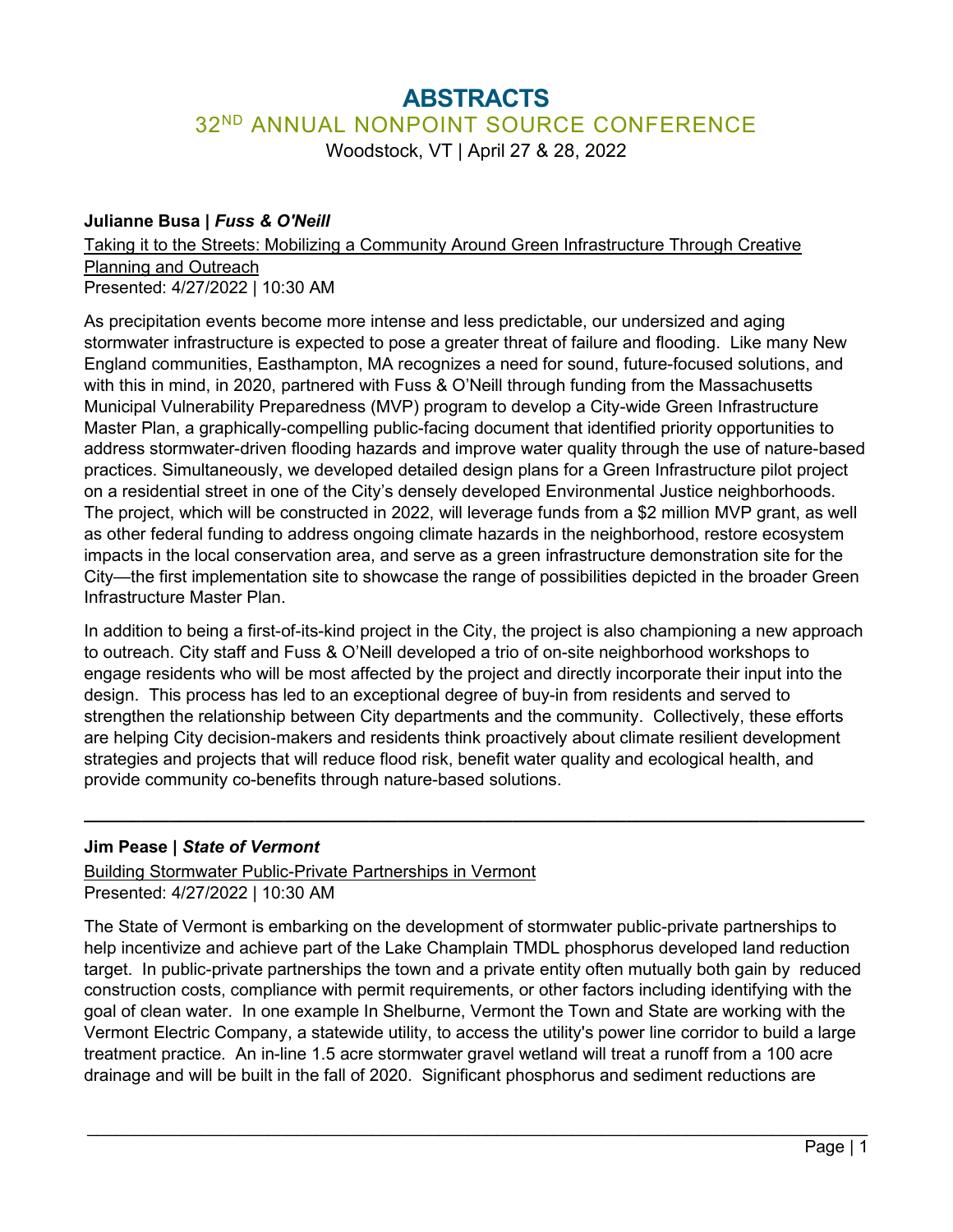expected to result. The pros and cons of the Shelburne project will be discussed as will other examples of both existing and proposed public-private partnerships.

**\_\_\_\_\_\_\_\_\_\_\_\_\_\_\_\_\_\_\_\_\_\_\_\_\_\_\_\_\_\_\_\_\_\_\_\_\_\_\_\_\_\_\_\_\_\_\_\_\_\_\_\_\_\_\_\_\_\_\_\_\_\_\_\_\_\_\_\_\_\_\_\_\_\_\_\_\_\_\_\_\_\_**

#### **Benjamin Sweeney |** *New Hampshire Department of Environmental Services*

Exploring Alternative Funding Options for Stormwater Management and Flood Resilience in Dover, NH: A Stakeholder-Driven Process and First Step in Building Community Support Presented: 4/27/2022 | 10:30 AM

Recognizing a lack of funding is a major impediment to local progress on flood resilience and stormwater management, the NH Department of Environmental Services and the Piscataqua Region Estuaries Partnership partnered with the City of Dover to provide technical assistance as they evaluated alternative funding strategies capable of providing adequate, reliable funding for on-theground implementation projects. In November 2020, Dover City Council established an Ad Hoc Committee of residents, business representatives, developers, non-profits, and environmental advocates charged with exploring various funding options (e.g., stormwater utilities, system development charges, public-private partnerships, village districts, etc.) and providing recommendations on whether the City should pursue one or more of those funding options. Over a 14 month process the Committee met monthly to review current and future flood resilience and stormwater management funding needs while assessing alternative funding options against secure, adequate, flexible, and equitable (SAFE) criteria. This effort is the City's first step in securing dedicated funding that will address unavoidable increases in costs due aging and undersized infrastructure, worsening flood risk, and regulatory requirements.

Similar stakeholder-driven processes have proven to be an effective first step in building community and political support for alternative stormwater funding strategies in Portland, ME and Northampton, MA. Each Committee member underwent their own discovery process to identify their preferred funding option, which instilled a sense of ownership over the Committee's final recommendation for the City to consider developing a stormwater and flood resilience utility. Therefore, Committee members have become the best possible advocates for a utility and are poised to play a critical role in public education and outreach efforts if the City chooses to move forward. The Committee is currently finalizing their recommendations report in preparation for a presentation to City Council in January 2022, and hopes to begin developing and implementing an outreach plan immediately.

**\_\_\_\_\_\_\_\_\_\_\_\_\_\_\_\_\_\_\_\_\_\_\_\_\_\_\_\_\_\_\_\_\_\_\_\_\_\_\_\_\_\_\_\_\_\_\_\_\_\_\_\_\_\_\_\_\_\_\_\_\_\_\_\_\_\_\_\_\_\_\_\_\_\_\_\_\_\_\_\_\_\_**

## **Emily Bird |** *Vermont Department of Environmental Conservation*

Partnering to Measure Vermont's Agricultural Clean Water Progress Presented: 4/27/2022 | 10:30 AM

Vermont is a small, rural state with a big commitment to water quality. Agriculture is one of the major contributors to water quality challenges in the state, but farmers are stepping up for water quality in a big way. This talk will share how state and federal agencies, as well as local partners, are working together to track, account, and communicate progress by the agricultural sector for clean water. Topics will cover coordination of agricultural conservation practice data tracking and verification and use of innovative tools, such as the Agricultural Partners Database, as well as lessons learned from 6+ years of practice that are transferrable to other states and land use sectors.

\_\_\_\_\_\_\_\_\_\_\_\_\_\_\_\_\_\_\_\_\_\_\_\_\_\_\_\_\_\_\_\_\_\_\_\_\_\_\_\_\_\_\_\_\_\_\_\_\_\_\_\_\_\_\_\_\_\_\_\_\_\_\_\_\_\_\_\_\_\_\_\_\_\_\_\_\_\_\_\_\_\_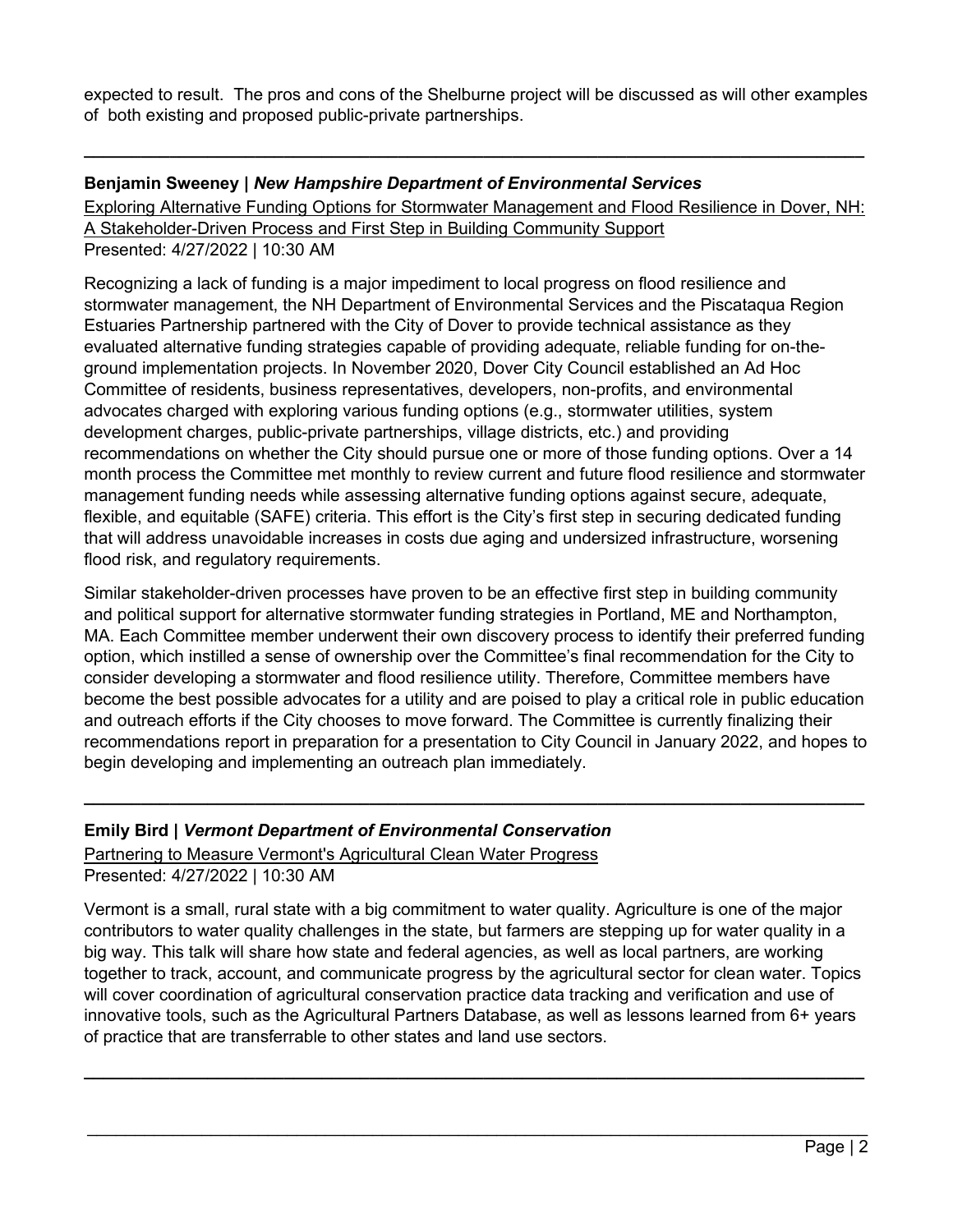# **Marli Rupe |** *Vermont Department of Environmental Conservation*

Accelerated Water Quality Improvement Through the NRCS Regional Conservation Partnership Program

Presented: 4/27/2022 | 10:30 AM

In 2015, the State of Vermont, in partnership with 25 organizations, agencies, businesses and nonprofits, was awarded the second largest Regional Conservation Partnership Program (RCPP) grant in the US, totaling \$16 million. In 2019, the State was awarded an additional \$10 million to continue the project for another five years.

This project used creative collaborations and incentive programs and increased targeted technical assistance to accelerate the implementation of NRCS programs in the Lake Champlain watershed in Vermont and New York. Lake Champlain is an 8234 square mile watershed that experiences frequent algae blooms in many parts of the Lake, due to phosphorus levels above the levels necessary to meet the state and federal water quality standards. Lake Champlain is under a TMDL (Total Maximum Daily Load) plan that requires substantial phosphorus reductions with 67% of the reduction needing to come from agriculture.

Dairy farming is the primary agricultural activity in Vermont, and has been severely impacted by extended low milk prices. The number of dairies in Vermont has decreased 35% in the past decade and these financial struggles have increased the difficulty in implementing agricultural practices.

This RCPP grant looked at traditional agricultural and forestry BMPs, but also focused on natural resource opportunities such as wetland and agricultural easements that provide additional water quality protection as well as direct phosphorus reductions. This presentation will outline the creative and collaborative initiatives of this grant that resulted in a hugely successful program, and the unique opportunities being considered for the next five years.

## **Joanne Throwe |** *Throwe Environmental, LLC*

Accessing funding for nutrient, sediment, and stormwater pollution prevention projects through the Long Island Futures Fund

**\_\_\_\_\_\_\_\_\_\_\_\_\_\_\_\_\_\_\_\_\_\_\_\_\_\_\_\_\_\_\_\_\_\_\_\_\_\_\_\_\_\_\_\_\_\_\_\_\_\_\_\_\_\_\_\_\_\_\_\_\_\_\_\_\_\_\_\_\_\_\_\_\_\_\_\_\_\_\_\_\_\_**

Presented: 4/27/2022 | 10:30 AM

The National Fish and Wildlife Foundation's Long Island Sound Futures Fund supports projects to fully restore the health and living resources of Long Island Sound. It operates within a partnership of federal and state agencies, foundations, and others who are dedicated to restoring and protecting the Sound. There is an unprecedented \$10 million in current funding available, along with a much lower match requirement in 2022. The Long Island Futures Fund is currently seeking proposals to restore the Long Island Sound in the Upper Basin (CT, MA, VT, NH) with a focus on water quality projects. In this session, you will hear important details about program priorities, geographic boundaries, project examples, and tips for drafting a more competitive proposal.

**\_\_\_\_\_\_\_\_\_\_\_\_\_\_\_\_\_\_\_\_\_\_\_\_\_\_\_\_\_\_\_\_\_\_\_\_\_\_\_\_\_\_\_\_\_\_\_\_\_\_\_\_\_\_\_\_\_\_\_\_\_\_\_\_\_\_\_\_\_\_\_\_\_\_\_\_\_\_\_\_\_\_**

## **Lauren Jenness |** *NEIWPCC/Lake Champlain Basin Program*

Stream Wise Award Program Development in the Lake Champlain Basin

Presented: 4/27/2022 | 1:00 PM

The Stream Wise Award Program is a newly developed initiative to inform and incentivize rural and urban riparian private landowners in the Lake Champlain Basin to protect and plant native vegetated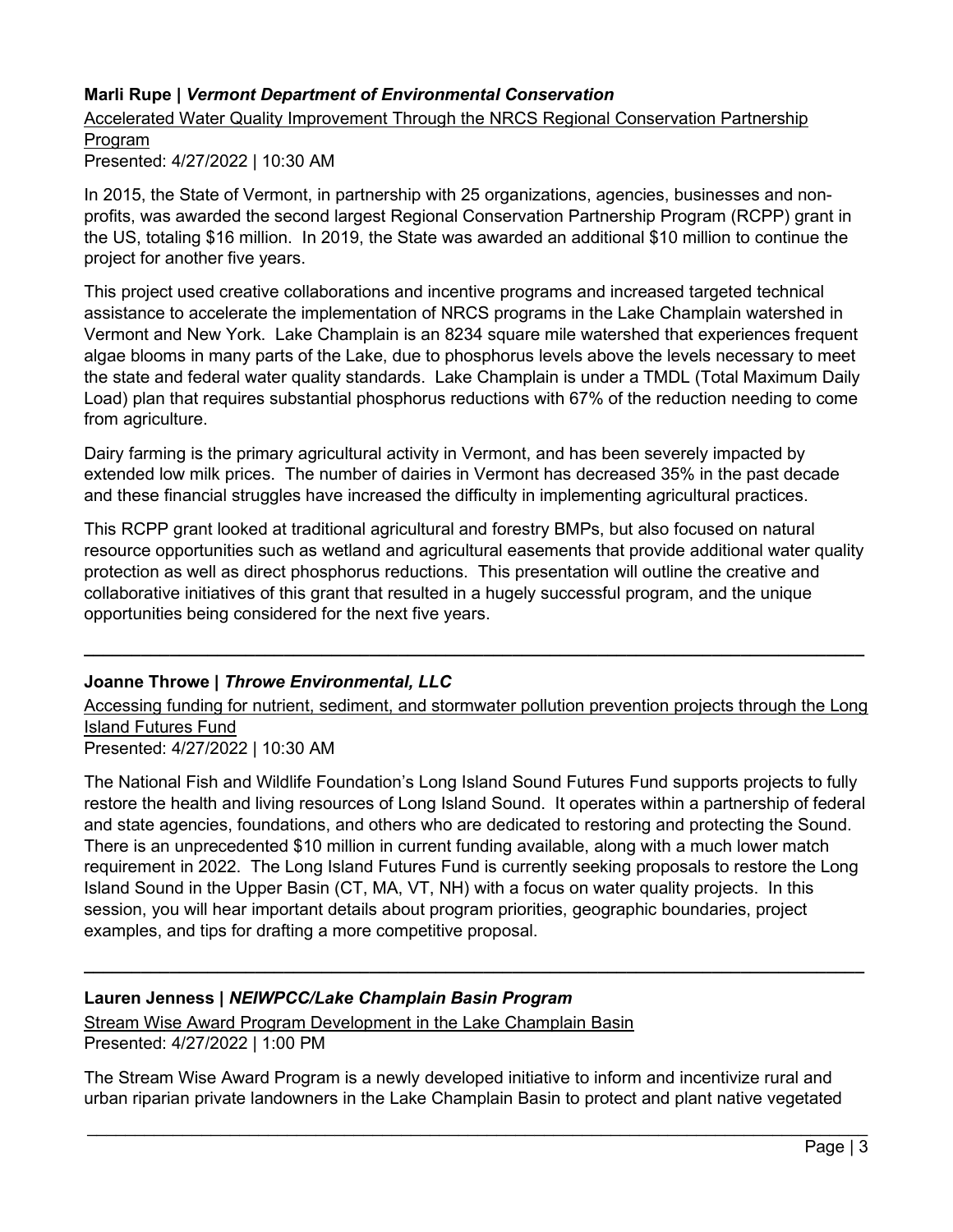buffers that can promote stream health and resiliency. The program was developed under a grant sponsored by the Lake Champlain Basin Program awarded to a project consulting team (Fluid State Consulting, Greenleaf Designs and The Image Farm) and in partnership with federal, state, and provincial partners who provided input on program development and approved all work products as well as with watershed organizations, conservation districts, and other water quality related groups who plan to implement the program in their local jurisdictions. Modeled after the Lake Wise Award Program in Vermont, Stream Wise programming is accomplished through outreach, site assessment, and provision of a Stream Wise Award or Certificate of Participation with targeted recommendations and technical assistance to help property owners achieve Award status. The Stream Wise Assessment Protocol is based on research conducted on riparian buffer programs, regulations, and guidelines for Vermont, New York, and Quebec. The presentation will provide an overview of the Stream Wise program development process and showcase all Stream Wise program material, including the Stream Wise Resource Library, Stream Wise Program Outline, Stream Wise Desktop and Field-based Assessment Protocols, Stream Wise Branding and Style Guide, Stream Wise Communications Plan and Social Media Kit, and Stream Wise website. 2022 will be the Stream Wise Award Program's pilot season.

# **Matthew Vaughan |** *NEIWPCC/Lake Champlain Basin Program*

The Past, Present, and Future of Lake Champlain: Using Long-term Monitoring Data to Determine Tributary Loads and Educate Stakeholders Presented: 4/27/2022 | 1:00 PM

**\_\_\_\_\_\_\_\_\_\_\_\_\_\_\_\_\_\_\_\_\_\_\_\_\_\_\_\_\_\_\_\_\_\_\_\_\_\_\_\_\_\_\_\_\_\_\_\_\_\_\_\_\_\_\_\_\_\_\_\_\_\_\_\_\_\_\_\_\_\_\_\_\_\_\_\_\_\_\_\_\_\_**

Determining the amount of water, nutrients, and sediment delivered each year by major tributaries is critical for effective management of large lake ecosystems and requires substantial investment. Further, analyzing and communicating results of these efforts for many different stakeholder groups is nontrivial. Lake Champlain is a treasured and significant natural resource situated between the US states of New York and Vermont, and the Canadian province of Quebec. This lake has suffered from several anthropogenic stressors, including excessive non-point source nutrient loading from developed lands and agricultural activities. As a result, Lake Champlain is the subject of several water quality restoration goals, including two Total Maximum Daily Load regulations for phosphorus. The Lake Champlain Longterm Monitoring Program (LTMP) has collected water quality and biological data in Lake Champlain and its tributaries since 1990 to detect environmental change and inform progress on these shared water quality goals. Here, I use LTMP data and a flow-normalization modeling technique to examine annual tributary concentrations, loads, and long-term trends for key water quality parameters: total phosphorus, dissolved phosphorus, total nitrogen, chloride, and total suspended solids. I also discuss best practices for communicating these results and associated uncertainty with policy makers, lake managers, and the lay public. This work lies at the intersection of natural resource management, optimized resource allocation, environmental monitoring, uncertainty, science communication, and environmental policy.

**\_\_\_\_\_\_\_\_\_\_\_\_\_\_\_\_\_\_\_\_\_\_\_\_\_\_\_\_\_\_\_\_\_\_\_\_\_\_\_\_\_\_\_\_\_\_\_\_\_\_\_\_\_\_\_\_\_\_\_\_\_\_\_\_\_\_\_\_\_\_\_\_\_\_\_\_\_\_\_\_\_\_**

# **James Houle |** *UNH Stormwater Center*

Clean Sweep: Expert Panel for Nonstructural Best Management Practices Presented: 4/27/2022 | 2:00 PM

NEIWPCC Panel

Latest tracking and accounting efforts in the region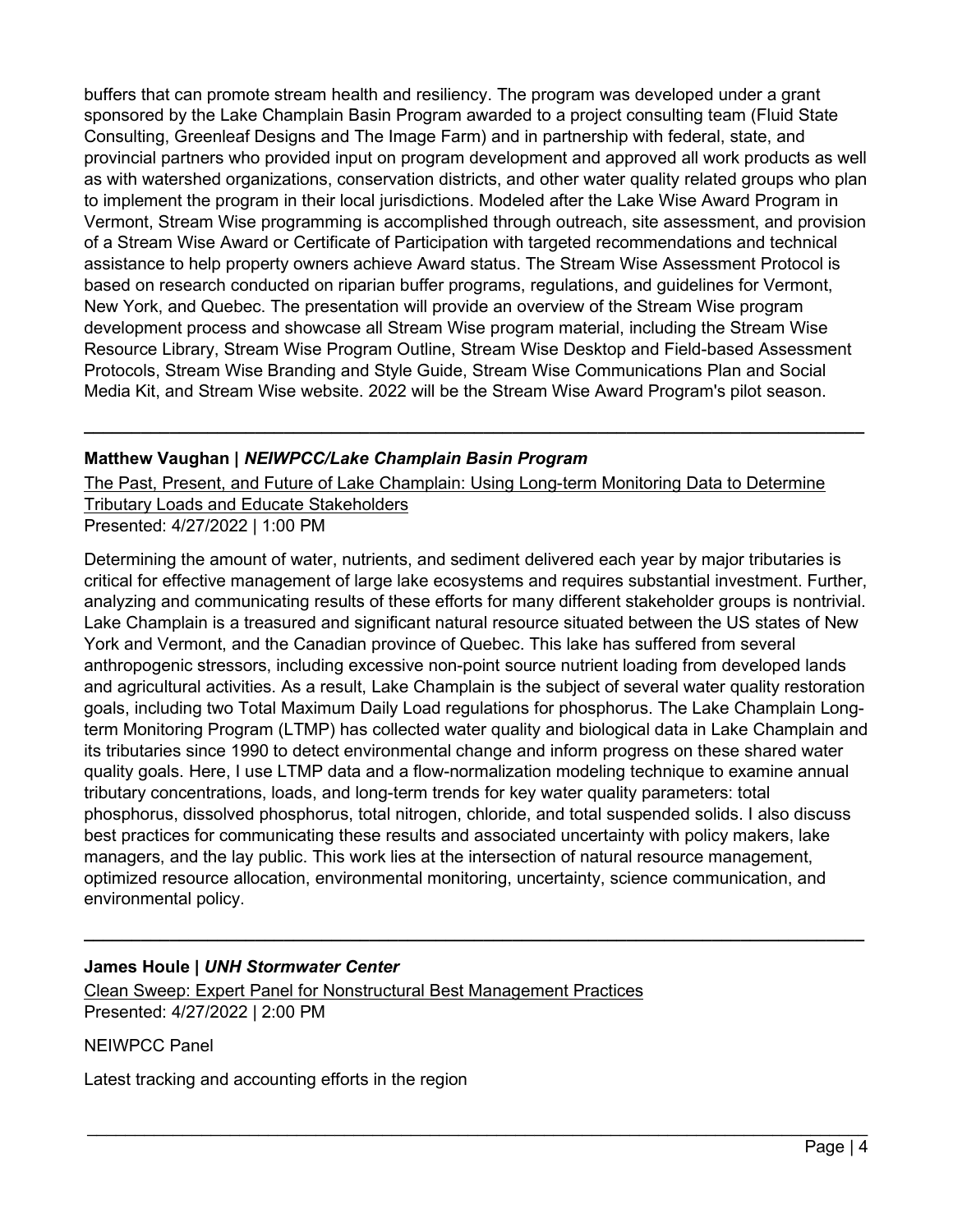1. Clean Sweep – Discuss process and outcomes related to leaf collection activities and nutrient reductions

2. Retention Standards – Discussion of the latest recommended standards to protect water quality related to on-site stormwater retention and updated performance curves for a wider range of soil types.

3. PTAP – BATT – presentation of integration of consistent tracking and accounting tools that can access and integrate evolving accounting standards in the region.

**\_\_\_\_\_\_\_\_\_\_\_\_\_\_\_\_\_\_\_\_\_\_\_\_\_\_\_\_\_\_\_\_\_\_\_\_\_\_\_\_\_\_\_\_\_\_\_\_\_\_\_\_\_\_\_\_\_\_\_\_\_\_\_\_\_\_\_\_\_\_\_\_\_\_\_\_\_\_\_\_\_\_**

## **Joshua Faulkner |** *University of Vermont Extension*

The Lake Champlain Basin Conservation Effects Assessment Project: Embarking on a Long-term Partnership for Intensive Watershed Monitoring and Research Presented: 4/27/2022 | 2:00 PM

The University of Vermont is leading a long-term partnership with multiple state and federal agencies to intensively monitor water quality at the field- and watershed-scale in the Lake Champlain Basin. The goal of this project is to accurately assess the effects of agricultural conservation practices on non-point source pollution concentrations and loads. This is the newest initiative within the USDA-NRCS Conservation Effects Assessment Project (CEAP) nationwide network. In Vermont, a paired-watershed study design will be utilized, and implementation of conservation practices will be closely tracked in a control and treatment watershed, during both a calibration and a treatment period. Gaging stations and automated water quality monitoring stations have been established, and will be followed by similar monitoring infrastructure on fields nested within the treatment watershed. At the field-scale, performance of innovative conservation practices and 'stacking' of practices will be evaluated. Partnerships with the USDA-NRCS, USGS, Vermont Agency of Natural Resources, and the Vermont Agency of Agriculture are critical to the project's implementation and success.

# **Kristen Underwood |** *University of Vermont*

Functioning Floodplain Initiative for Improved Flood Resiliency, Restored Water Quality and Enhanced **Habitat** 

**\_\_\_\_\_\_\_\_\_\_\_\_\_\_\_\_\_\_\_\_\_\_\_\_\_\_\_\_\_\_\_\_\_\_\_\_\_\_\_\_\_\_\_\_\_\_\_\_\_\_\_\_\_\_\_\_\_\_\_\_\_\_\_\_\_\_\_\_\_\_\_\_\_\_\_\_\_\_\_\_\_\_**

Presented: 4/27/2022 | 2:00 PM

Connected and naturally-functioning floodplains have many associated values, including enhanced fish and wildlife habitats, water quality protection and improvement, avoided damage from floods and fluvial erosion, and storage of carbon affecting the earth's climate. This presentation will review progress on a first phase of Vermont's Functioning Floodplain Initiative to support floodplain restoration and protection in the Lake Champlain basin and better communicate the human and ecological benefits of these reconnection projects. Our interdisciplinary team has created mapping and decision-support products that: 1) identify opportunities for restored river and floodplain connectivity, 2) quantify the effectiveness of these interventions to improve river and floodplain connectivity and function, and 3) prioritize these projects by engaging stakeholders and the public. This work leverages a database of stream geomorphic assessment data for more than 2,300 miles of river, collected over the last 15 years. Future work will build a web-based tool to prioritize and visualize implemented reconnection projects and track progress towards implementing the Lake Champlain TMDL and naturalizing the riverfloodplain interactions to reduce flood and erosion risks.

\_\_\_\_\_\_\_\_\_\_\_\_\_\_\_\_\_\_\_\_\_\_\_\_\_\_\_\_\_\_\_\_\_\_\_\_\_\_\_\_\_\_\_\_\_\_\_\_\_\_\_\_\_\_\_\_\_\_\_\_\_\_\_\_\_\_\_\_\_\_\_\_\_\_\_\_\_\_\_\_\_\_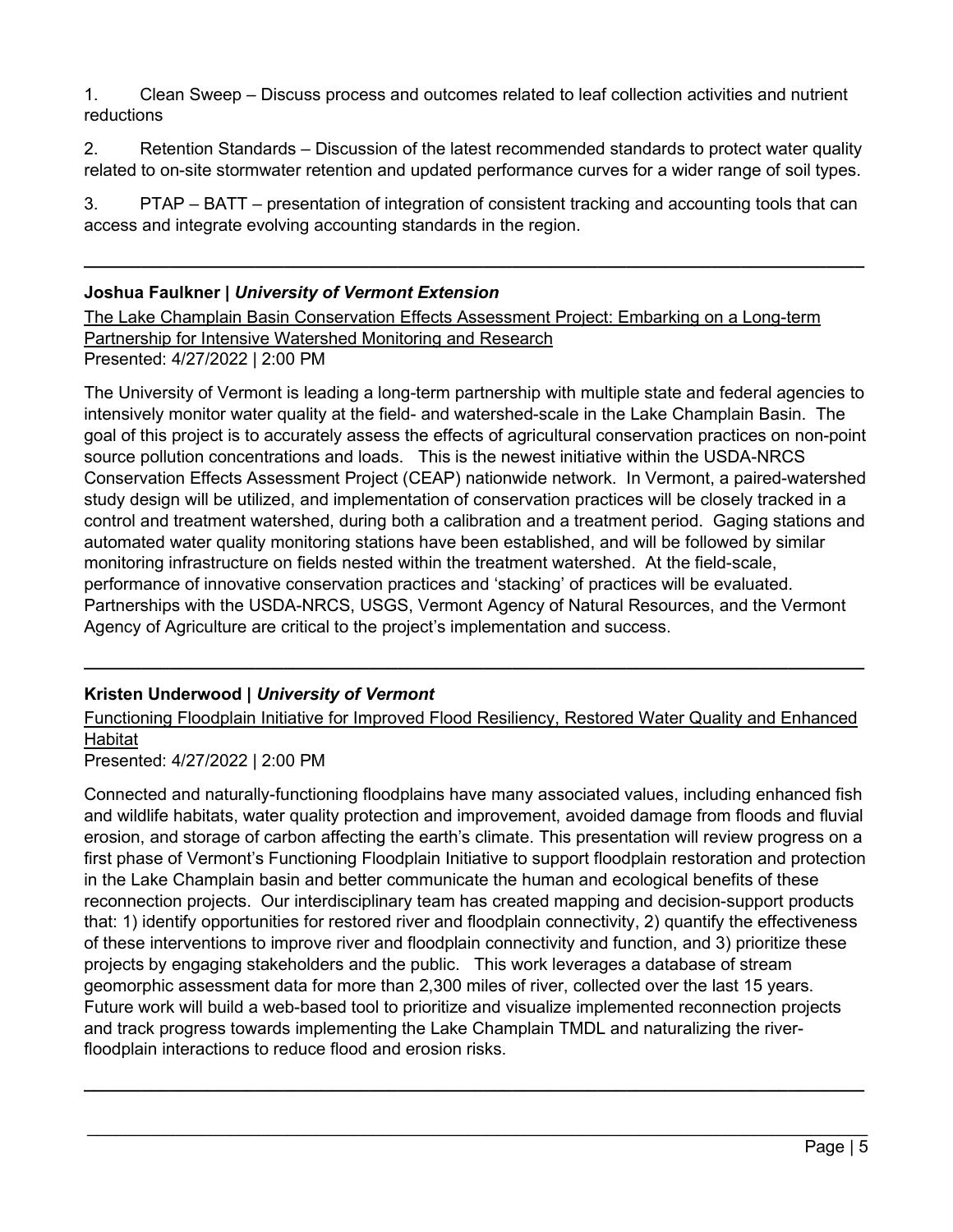# **Craig Jewett |** *Otter Creek Engineering*

Relocation and Reuse of Village Snow Dump Presented: 4/27/2022 | 3:30 PM

The Village of Woodstock used an area lovingly called the Jungle, directly along the bank of the Ottauquechee River, to store and dispose of their winter snow. After Tropical Storm Irene, the Village was left with a significantly smaller area to utilize. The effects of this environmental disaster, along with the environmental impacts of the existing land use and reuse potential of the site, inspired Village staff and local residents to reimagine the area as a public park, which would also require relocation of the snow dump. The efforts from the Village, Woodstock Foundation, Two Rivers Ottauquechee Regional Commission, Sustainable Woodstock, Otter Creek Engineering (OCE) and many volunteers lead to a new, environmentally sensitive designed snow dump, as well as the only public park along the Ottauquechee River within the Village—with additional parking and a green stormwater infrastructure treatment system. A focus will be given to how both the snow dump design/relocation and conversion of the existing site were funded by several different funding programs and how the project partners coordinated with multiple organizations to see this project through to completion.

#### **Sara Morrison |** *Fuss and O'Neill*

The Pocasset River Plan: Hybrid Design Approaches for a Resilient Urban Watershed Presented: 4/27/2022 | 3:30 PM

The Pocasset River is a 26-square mile urban watershed in Rhode Island located to the immediate south of Providence. The neighborhoods around this river are challenged with major flooding problems. The floodplain along this river has been largely developed with multi-family and single family residential development as well as industrial and commercial development. In addition, this watershed has been largely built out resulting in major flood risks in these low lying neighborhoods.

**\_\_\_\_\_\_\_\_\_\_\_\_\_\_\_\_\_\_\_\_\_\_\_\_\_\_\_\_\_\_\_\_\_\_\_\_\_\_\_\_\_\_\_\_\_\_\_\_\_\_\_\_\_\_\_\_\_\_\_\_\_\_\_\_\_\_\_\_\_\_\_\_\_\_\_\_\_\_\_\_\_\_**

The USDA Natural Resources Conservation Service (NRCS) is leading and funding a project that combines retreat, restoration of historic floodplains and limited use of floodwalls and pump stations. NRCS is funding this \$50 million project through their PL-566 Watershed Program. The Pocasset River Plan takes a hybrid approach to achieving its project goals by:

- (1) Reducing Risk: Make the watershed resilient to the 1% annual flood probability
- (2) Connecting Communities: Creating open space and public amenities
- (3) Enhancing Habitat: Restoring the floodplain with healthy ecosystems

The design of the plan takes the approach of an overarching watershed scale and makes site-specific, precise recommendations about appropriate design interventions at the individual property scale. This presentation will review the different elements of this hybrid plan that combines nature-based with traditional gray flood control systems resulting in a resilient watershed and a resilient community.

**\_\_\_\_\_\_\_\_\_\_\_\_\_\_\_\_\_\_\_\_\_\_\_\_\_\_\_\_\_\_\_\_\_\_\_\_\_\_\_\_\_\_\_\_\_\_\_\_\_\_\_\_\_\_\_\_\_\_\_\_\_\_\_\_\_\_\_\_\_\_\_\_\_\_\_\_\_\_\_\_\_\_**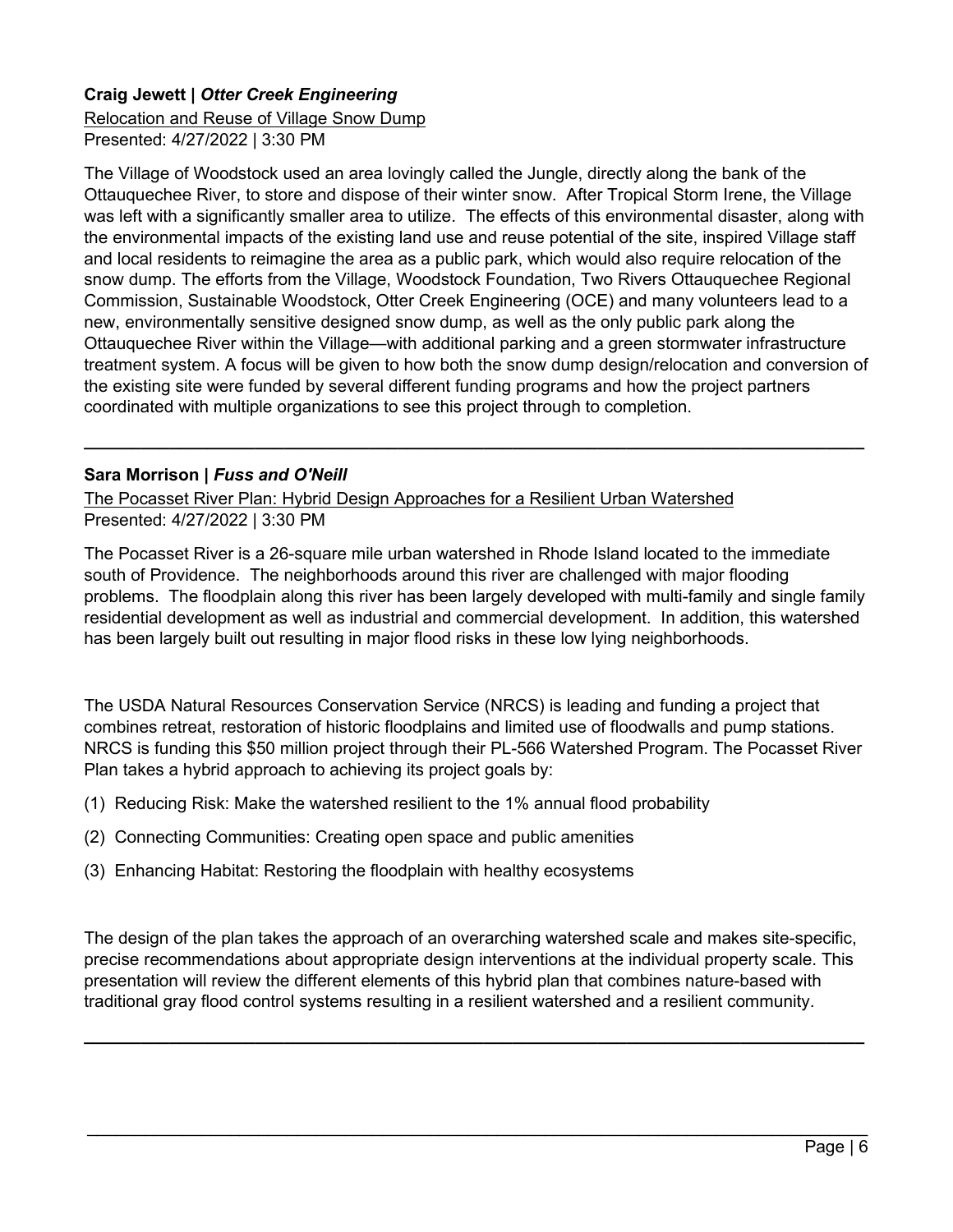## **Edward Tanner |** *Town of Bristol*

Watershed Restoration at Bristol Golf Course Presented: 4/27/2022 | 3:30 PM

The Town of Bristol is nearing completion of a project to restore freshwater wetlands and floodplain at the 26 acre municipally-owned Bristol Golf Course property. The golf course was created in the 1960's prior to Town ownership, and was not built or maintained as an environmentally sustainable course by today's standards. The goals of this project are to restore freshwater wetlands at the course and improve the water quality of two tributaries that flow into Narragansett Bay; increasing flood storage capacity of the wetlands; and enhancing freshwater wetland habitat. The project includes installation of stormwater BMP's, the restoration of several surface water impoundments, removal of historic fill adjacent to wetland areas, daylighting of piped streams, and the restoration planting of native vegetation as buffer areas between wetlands and playable portions of the golf course. The intent is to maintain this property as open space for public recreation and enjoyment, but with improved environmental conditions. To accomplish the goals and intent, the Town has designed a nine-hole public golf course with a smaller active recreation footprint than previously existed; and with a redesigned layout using less land area while still providing public access and desirable public outdoor recreational opportunities.

The Town developed project design plans and received wetland permits from the RIDEM. Overall restoration work was conducted in two phases. Phase I, which was completed in spring 2021, was financed with grant assistance from the USEPA's SNEP Watershed Grants program and from RIDEM's Section 319 water quality grant program. Phase II commenced in spring 2021, and substantially completed all permitted restoration activities with grant funding assistance from a R.I. Infrastructure Bank's Municipal Resilience Program. This project includes a robust public outreach and public engagement component with many committed community stakeholders. The collaboration and multifunctional benefits of this project will serve as a model for other communities with respect to the management of public recreation property while incorporating environmental education and stewardship.

**\_\_\_\_\_\_\_\_\_\_\_\_\_\_\_\_\_\_\_\_\_\_\_\_\_\_\_\_\_\_\_\_\_\_\_\_\_\_\_\_\_\_\_\_\_\_\_\_\_\_\_\_\_\_\_\_\_\_\_\_\_\_\_\_\_\_\_\_\_\_\_\_\_\_\_\_\_\_\_\_\_\_**

## **Michael Clay |** *University of Maine*

#### Considering the importance of community perspectives and values in watershed planning with agricultural landowners Presented: 4/27/2022 | 3:30 PM

Working to develop partnerships with communities and stakeholders is a critical, though often overlooked, part of conservation-oriented projects. Failing to include the perspectives of community partners and stakeholders in the development of such projects can oftentimes mean that they do not attain their goals and/or can become a source of frustration, or confusion, between communities and decision makers or conservation staff. Because of this, it's important to develop projects that seek to partner with communities early on in their design. This provides opportunities to include community partners and their perspectives in developing conservation problems, solutions, and goals. A first step in accomplishing this is developing a better understanding of the communities that decision makers and conservation staff would seek to partner with. As such, this presentation reflects lessons learned as a part of a research effort to develop a clearer understanding of the farming community within the Meduxnekeag Watershed in Northern Maine. This project emerged from the agricultural community's lack of adoption of riparian buffer strips on their land—a BMP that conservation staff in the area had identified as important while preparing a watershed-based plan (WBP) as a part of seeking EPA 319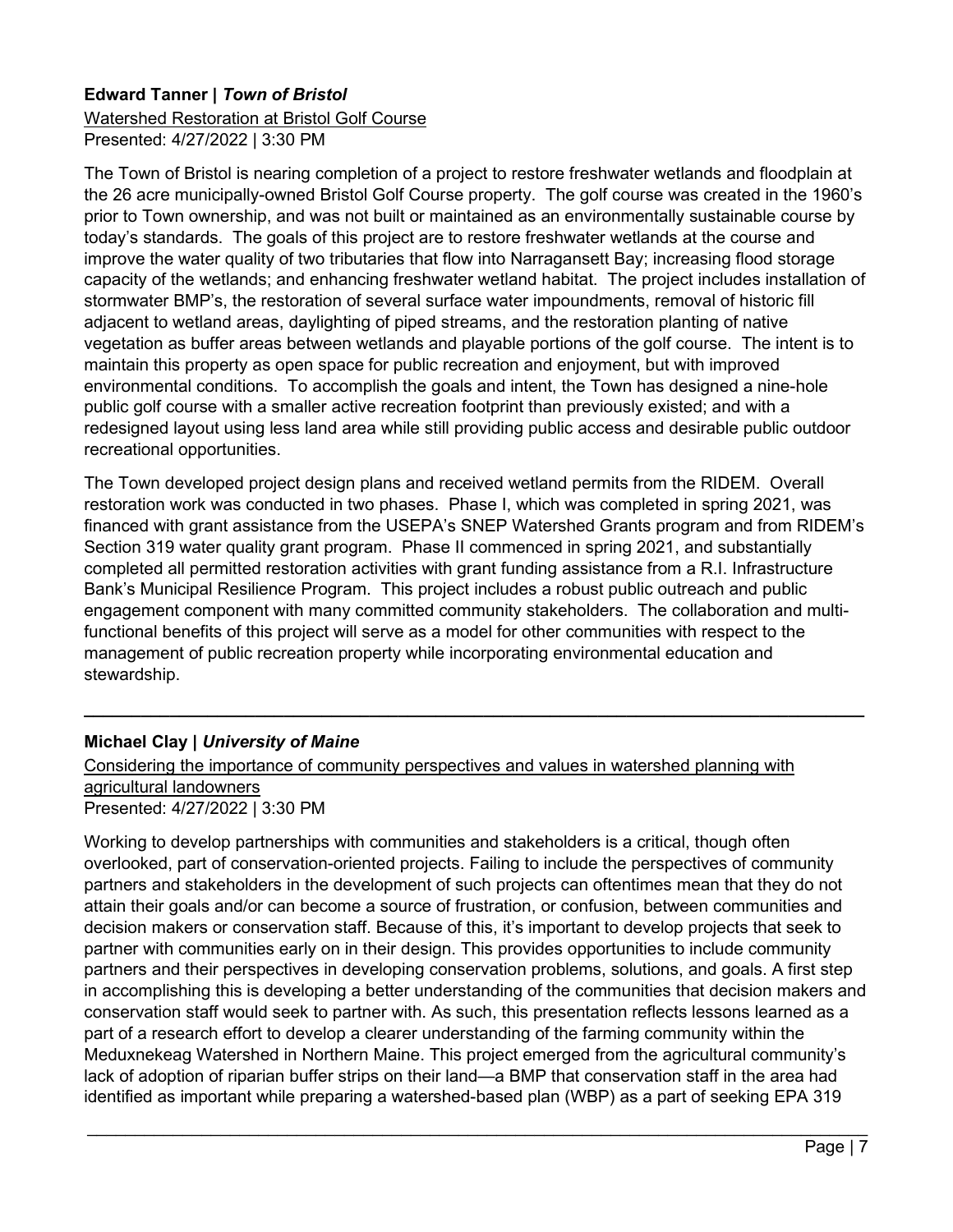grant funds. We discuss the lack of adoption of riparian buffers as an exigency that calls for a need to better understand the perspectives and values of farmers in the area in order to determine why they had not adopted riparian buffer zones as a practice. We offer a discussion of our methodology for developing that understanding, share some of the central findings that emerged from this work, and reflect on how those findings both indicate a need for stronger partnerships with farmers in the area and also provide information that will be useful for building those partnerships.

**\_\_\_\_\_\_\_\_\_\_\_\_\_\_\_\_\_\_\_\_\_\_\_\_\_\_\_\_\_\_\_\_\_\_\_\_\_\_\_\_\_\_\_\_\_\_\_\_\_\_\_\_\_\_\_\_\_\_\_\_\_\_\_\_\_\_\_\_\_\_\_\_\_\_\_\_\_\_\_\_\_\_**

#### **Nicole Davis |** *Save the Sound*

Community engagement and community science for environmental justice: Case study from the Mill River (of south-central Connecticut) Urban Waters Initiative Presented: 4/27/2022 | 3:30 PM

Community engagement and community science for environmental justice: Case study from the Mill River (of south-central Connecticut) Urban Waters Initiative

Community engagement is crucial for addressing the water quality of waterways around urban areas, particularly in areas that experience environmental injustice. The Mill River Urban Waters Initiative aims to create and nurture new connections between environmental organizations and residents of neighborhoods of New Haven, CT, which has experienced environmental injustices for generations, in order to amplify community voice and leadership in environmental stewardship and justice, and provide opportunities for community based science and research along the Mill River of south-central Connecticut.

Funding was awarded through the Connecticut Department of Energy and Environmental Protection from a US Environmental Protection Agency grant. The award to local organizations was made through an innovative project proposal process designed to foster collaboration. The project proposal process is discussed in detail including local stakeholder engagement, a series of public steering committee meetings and collaborative tools. The collaboration-focused project proposal process brought together nearly 50 different community-based organizations, environmental groups, schools, government and municipal organizations to discuss project ideas and unify around themes of community science and community outreach, engagement, and leadership. Outcomes from the first six months of funded activity on the Mill River Urban Waters Initiative, including: recruitment of community leaders, how the PhotoVoice method will be used by participants, community science and how these initiatives will be used to inform the next steps will be discussed.

## **Swarna Muthukrishnan |** *Clean Ocean Action*

Clean Ocean Action – Rally for the Waterways – a Collaborative, No-Blame Approach to Find, Fix, and Eliminate Sources of Pathogen Pollution in Coastal Watersheds Presented: 4/27/2022 | 3:30 PM

**\_\_\_\_\_\_\_\_\_\_\_\_\_\_\_\_\_\_\_\_\_\_\_\_\_\_\_\_\_\_\_\_\_\_\_\_\_\_\_\_\_\_\_\_\_\_\_\_\_\_\_\_\_\_\_\_\_\_\_\_\_\_\_\_\_\_\_\_\_\_\_\_\_\_\_\_\_\_\_\_\_\_**

Pathogens are the primary source of impairments to water quality of rivers, streams, wetlands, and estuaries, and adversely impact recreational uses and shellfish harvest for consumption use. More than fifty percent of assessed waterbodies in New Jersey suffer from pathogen impairments, resulting in beach closures and downgrades to shellfish harvesting acres. Nonpoint source (NPS) and stormwater runoff routinely cause serious exceedances of bacteria water quality standards and are exacerbated by climate change-driven precipitation events and flooding in the state. In 2016, Clean Ocean Action (COA), which is a broad-based coalition of 115 groups located in Long Branch, NJ, established the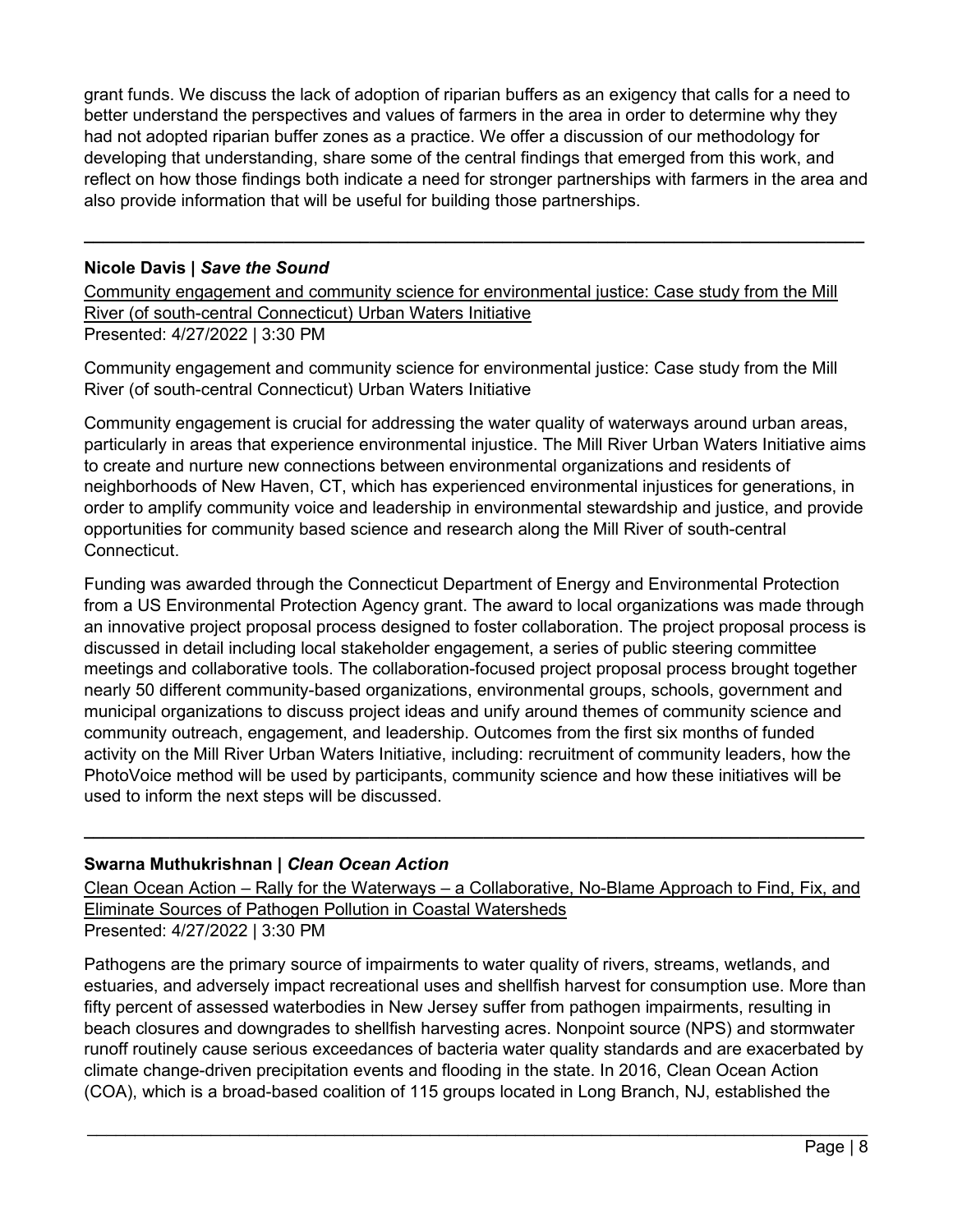Rally for the Navesink coalition to address the chronic pathogen pollution and resulting downgrade of shellfish harvesting areas of the Navesink River watershed. The Rally model is a strategic "no-blame" approach with a specific goal – to find, fix, and eliminate sources of pathogen pollution. This is a collaborative approach that brings together municipalities, communities, innovative canine scent tracking, and New Jersey Department of Environmental Protection (NJDEP) to monitor and track down sources of bacteria pollution in upstream locations in the watershed. Volunteer community scientists trained by COA helped to collect more than 3,000 samples under a weekly ambient monitoring program for over three years. These results helped to identify likely upstream pollution sources and enabled municipalities to implement targeted efforts to eliminate these sources. The Rally for the Navesink proved to be a successful model and is widely recognized by NJDEP and USEPA- Region II Citizen Science Program. COA has expanded the program into "Rally for Waterways" to include and restore other coastal watersheds from NPS pathogen pollution. In 2020, COA was awarded an NPS grant by NJDEP to establish Rally for Barnegat Bay to track down and eliminate human sanitary sources in the Toms River sub-watershed in NJ.

#### **Kira Jacobs |** *U.S. EPA*

How to Develop Innovative Partnerships and Find Funding: 3 Projects that Will Inspire You Presented: 4/28/2022 | 8:30 AM

This presentation will describe how NPS professionals can identify opportunities, funding, and partners focused on drinking water protection. Drinking water partners are highly motivated to develop and implement projects to protect water quality. Using three projects as examples, this talk will give attendees concrete ideas for how to achieve success in other watersheds.

**\_\_\_\_\_\_\_\_\_\_\_\_\_\_\_\_\_\_\_\_\_\_\_\_\_\_\_\_\_\_\_\_\_\_\_\_\_\_\_\_\_\_\_\_\_\_\_\_\_\_\_\_\_\_\_\_\_\_\_\_\_\_\_\_\_\_\_\_\_\_\_\_\_\_\_\_\_\_\_\_\_\_**

EPA launched the Healthy Watershed Grant Program in 2016, in partnership with the U.S. Endowment for Forestry and Communities and with additional funding from the USDA-NRCS. This presentation will provide an overview of one of the Healthy Watershed projects, the Sebago Clean Waters Initiative: Forests. Faucets. Forever. It's an exciting partnership focused on developing a "Water Fund." https://www.sebagocleanwaters.org/

In 2018, the Highstead Foundation received \$350,000 in Healthy Watershed Grant funds to launch "Sebago Clean Waters." The project entails working with numerous partners to protect and improve drinking water quality in Sebago Lake through land conservation. Partners include Portland Water District, Loon Echo Land Trust, Open Space Institute, The Nature Conservancy, Trust for Public Land, and others who will collaborate with private landowners, communities, and water users.

Sebago Clean Waters' mission is to protect water quality, community well-being, a vibrant economy, and the health of fish and wildlife in the Sebago watershed through voluntary forestland conservation. These forests create, filter, and sustain this area's exceptionally pure water supply. The project goals are:

1) to conserve an additional 35,000 acres of land in the Sebago watershed (to conserve 25% of the land area) in the next 15 years; and 2) to build a \$15M Water Fund from new funding sources to support this land conservation work.

The presentation will highlight two other projects which will inspire colleagues who want to learn about innovative funding and partnerships. The 2018 Farm Bill requires that 10% of the \$4 billion provided annually by USDA through its conservation funds be directed towards drinking water protection. The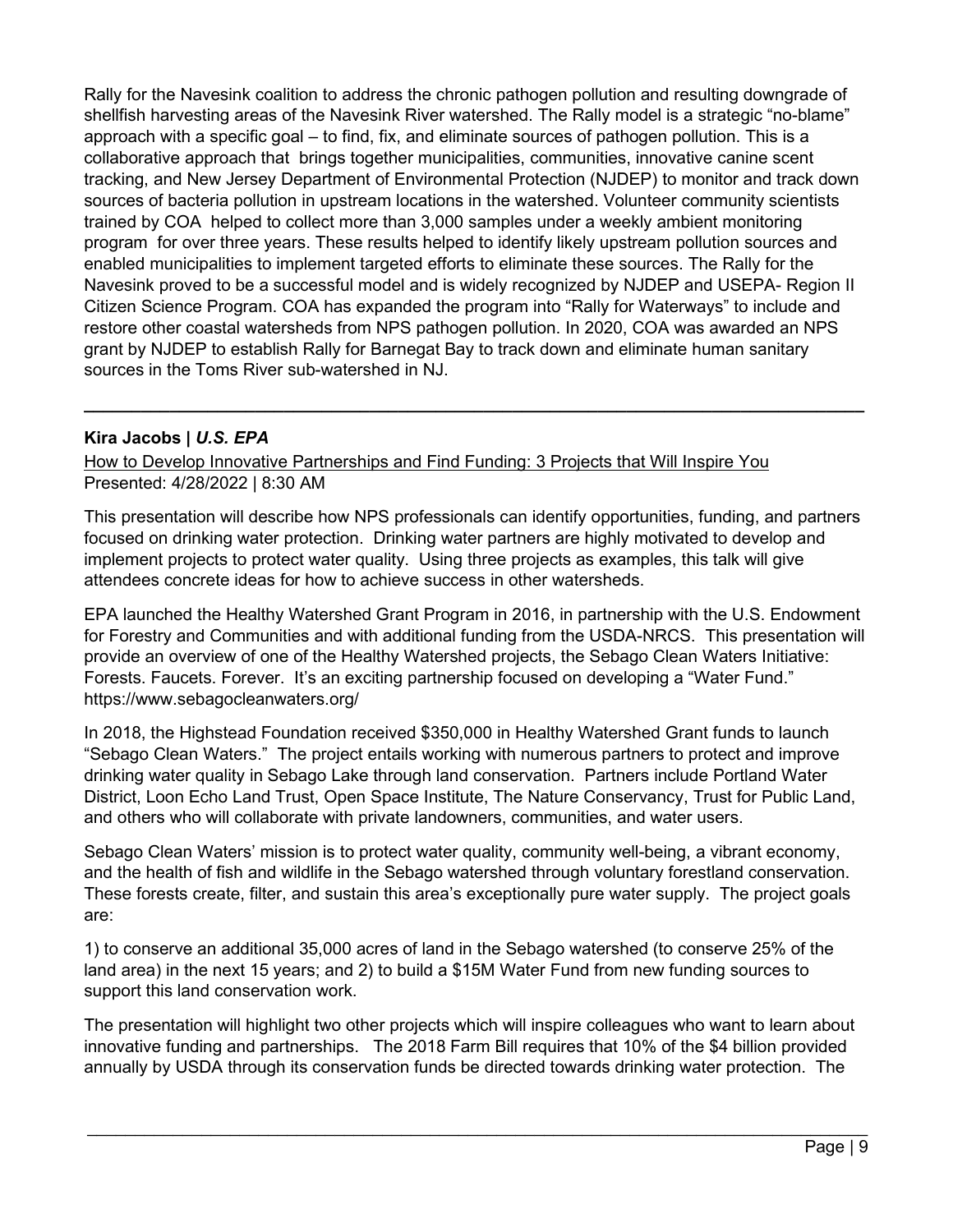following two projects are receiving funding in 2020 as part of the Farm Bill requirements to protect drinking water.

• The Merrimack Conservation Partnership (MCP) is a joint effort between two dozen organizations in Massachusetts and New Hampshire. It is focused on protecting and improving water quality in the Merrimack River watershed with partners representing many different priorities. EPA is working with NRCS to prioritize conservation funds in the watershed.

• In addition, Kira will describe a new partnership in Connecticut's Farm River watershed. The Farm River project is part of the NRCS/EPA National Water Quality Initiative's Source Water Protection Pilot Project. It is a joint effort between NRCS, EPA, CTDEEP, CT Department of Public Health, the South Central Regional Water Authority, and the CT Association of Conservation Districts.

**\_\_\_\_\_\_\_\_\_\_\_\_\_\_\_\_\_\_\_\_\_\_\_\_\_\_\_\_\_\_\_\_\_\_\_\_\_\_\_\_\_\_\_\_\_\_\_\_\_\_\_\_\_\_\_\_\_\_\_\_\_\_\_\_\_\_\_\_\_\_\_\_\_\_\_\_\_\_\_\_\_\_**

## **Christopher Obropta |** *Rutgers University*

Building Robust Community Partnerships through the Green Infrastructure Champions Program Presented: 4/28/2022 | 8:30 AM

In urban communities, stormwater runoff causes localized flooding and creates water quality problems. When many of these older communities were built, stormwater management was not required, which resulted in stormwater runoff from most streets, parking lots, roads, and rooftops to be quickly conveyed to local waterways without any treatment. If localized flooding and improved health of local waterways is a goal to a better quality of life, these communities must be retrofitted with green stormwater infrastructure. To achieve this goal, local leadership is needed. Green Infrastructure Champions is an Extension program that was created to empower local stakeholders to play a dominant role in encouraging municipalities and other property owners to implement green stormwater infrastructure practices. They are provided with a series of training opportunities to increase their knowledge about stormwater issues and green stormwater infrastructure solutions. After participating in five workshops, these individuals are certified as Green Infrastructure Champions and become key players in implementing green infrastructure as a stormwater management approach in their community. Once certified, the Green Infrastructure Champion has access to technical support from the Rutgers Cooperative Extension (RCE) Water Resources Program staff. This presentation will share the results of the first three years of this the Green Infrastructure Champions Program linking the certified Champions to green infrastructure planning and implementation that they were directly responsible for initiating in their communities.

Last year the training was moved to a virtual format with 10 online synchronous lectures that are also recorded so people can view them later. Hands-on opportunities are provided to the attendees to participate in green infrastructure assessments and construction. The program has been very successful. Trainees have gone on to secure grants to develop green infrastructure plans for their communities and build demonstration projects. The RCE Water Resources Program staff have assisted certified GI Champions in designing and constructing rain garden parks, implementation of bioswales, and designing of permeable pavement systems. Many GI Champions are serving on their local environmental commission and green teams to advocate for green infrastructure in their communities and ensure developers are managing stormwater with green infrastructure.

\_\_\_\_\_\_\_\_\_\_\_\_\_\_\_\_\_\_\_\_\_\_\_\_\_\_\_\_\_\_\_\_\_\_\_\_\_\_\_\_\_\_\_\_\_\_\_\_\_\_\_\_\_\_\_\_\_\_\_\_\_\_\_\_\_\_\_\_\_\_\_\_\_\_\_\_\_\_\_\_\_\_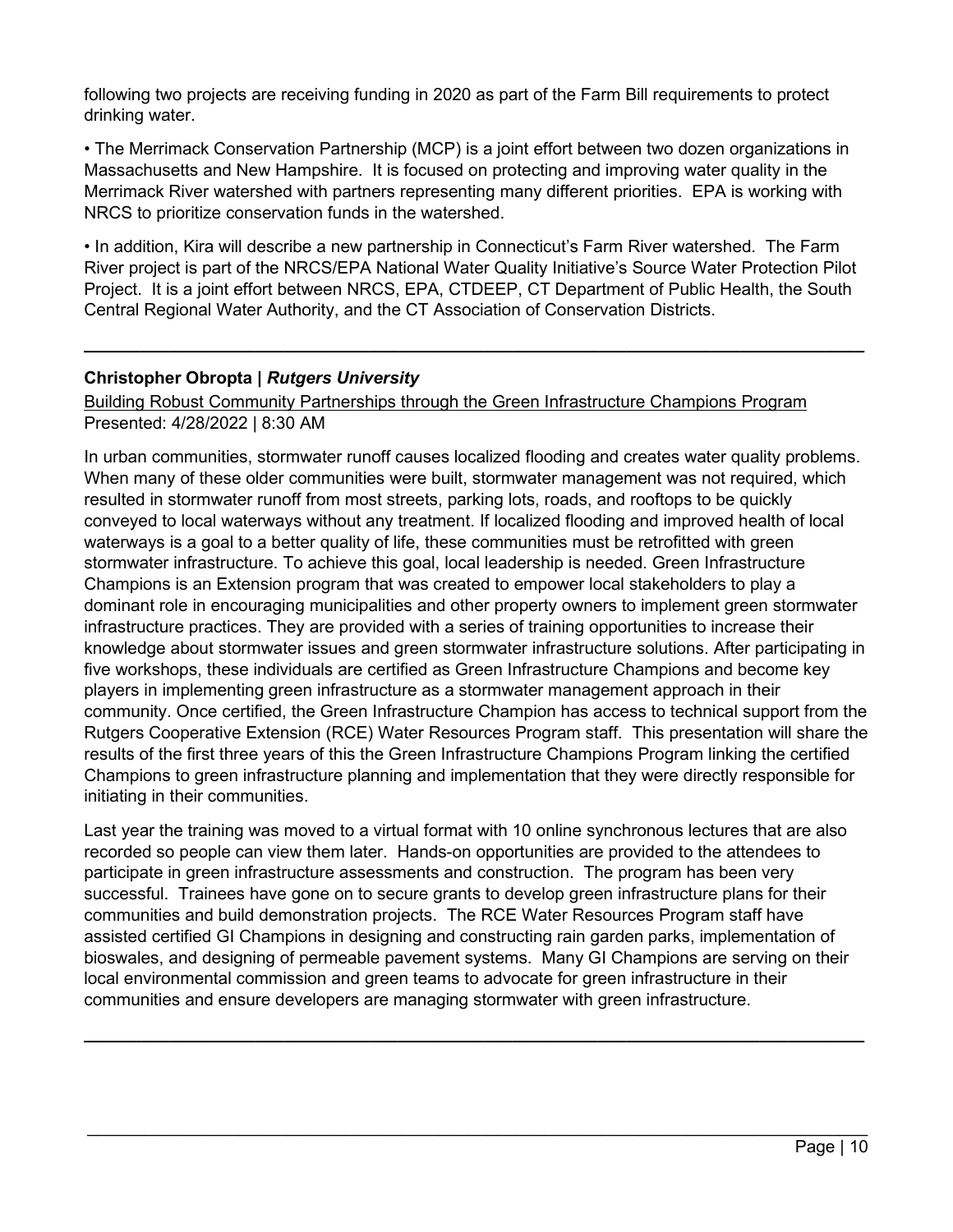## **Judy Rondeau |** *MassDEP*

Changing Tides in the Approach to Social Marketing Presented: 4/28/2022 | 8:30 AM

Although well-intentioned, traditional approaches to social marketing have been demonstrated to not have the intended effect. Research has shown that traditional social marketing approaches do not result in the widespread adoption of the recommended behavior. Traditional approaches lack a method to convert awareness of a problem to the adoption of behaviors to address that concern. One approach to social marketing, called Community-Based Social Marketing, addresses that challenge by encouraging participants to make a personal commitment to the target message or behavior.

 In 2018, the Long Island Sound Study (LISS) conducted a Community-Based Social Marketing pilot project in the Niantic River watershed in coastal Connecticut. Partnering with The Nature Conservancy and the Niantic River Watershed Committee, LISS tested messages designed to encourage homeowners in neighborhoods along the Niantic River to reduce or eliminate the use of lawn fertilizer to reduce nitrogen inputs to the river and Long Island Sound. Based on positive results from the pilot study, the Niantic River Watershed Committee successfully expanded the Community-Based Social Marketing campaign in 2021.

**\_\_\_\_\_\_\_\_\_\_\_\_\_\_\_\_\_\_\_\_\_\_\_\_\_\_\_\_\_\_\_\_\_\_\_\_\_\_\_\_\_\_\_\_\_\_\_\_\_\_\_\_\_\_\_\_\_\_\_\_\_\_\_\_\_\_\_\_\_\_\_\_\_\_\_\_\_\_\_\_\_\_**

#### **Cassandra Davis |** *NYS DEC*

Prioritizing Watersheds by Phosphorus Contributions with the Loading Estimator of Nutrient Sources (LENS) Tool

Presented: 4/28/2022 | 10:30 AM

To support the development of clean water plans, as required by the federal Clean Water Act 303(d) program, the New York State Department of Environmental Conservation (DEC) developed the Loading Estimator of Nutrient Sources (LENS) tool. DEC has prioritized clean water planning for fresh waterbodies experiencing negative impacts due to excessive phosphorus levels. The purpose of the LENS tool is to quickly evaluate the relative phosphorus contributions to waterbodies based on simple equations, using existing or limited data, in order to determine the relative benefit of a particular type of clean water plan, identify data gaps and potential planning actions, and to evaluate recovery potential based on the source and magnitude of phosphorus loads.

LENS is a Microsoft Excel based tool that is used in conjunction with ArcGIS to estimate phosphorus loads for land cover runoff, onsite-wastewater treatment systems (septic systems), and municipal wastewater facilities. It is a simple steady state model that uses average, assumed conditions and estimated average annual loads from nonpoint sources and point sources. All of the GIS shapefiles used to create the LENS output are publicly available through the NYS GIS Clearinghouse. DEC has used LENS as a screening tool to prioritize waterbodies for clean water plans and to guide management actions in watersheds where data is lacking to support more complex modeling efforts.

**\_\_\_\_\_\_\_\_\_\_\_\_\_\_\_\_\_\_\_\_\_\_\_\_\_\_\_\_\_\_\_\_\_\_\_\_\_\_\_\_\_\_\_\_\_\_\_\_\_\_\_\_\_\_\_\_\_\_\_\_\_\_\_\_\_\_\_\_\_\_\_\_\_\_\_\_\_\_\_\_\_\_**

#### **Val Schull |** *New York State Water Resources Institute, Cornell University*

Application of Water Quality Indices in Assessing Status of New York Great Lakes Tributaries Presented: 4/28/2022 | 10:30 AM

The New York Great Lakes Basins are an important water resources for the state. As such, it is important to not only be able to assess the water quality status of tributaries feeding into Lakes Erie and Ontario, but also be able to summarize and effectively communicate in an accessible manner. Water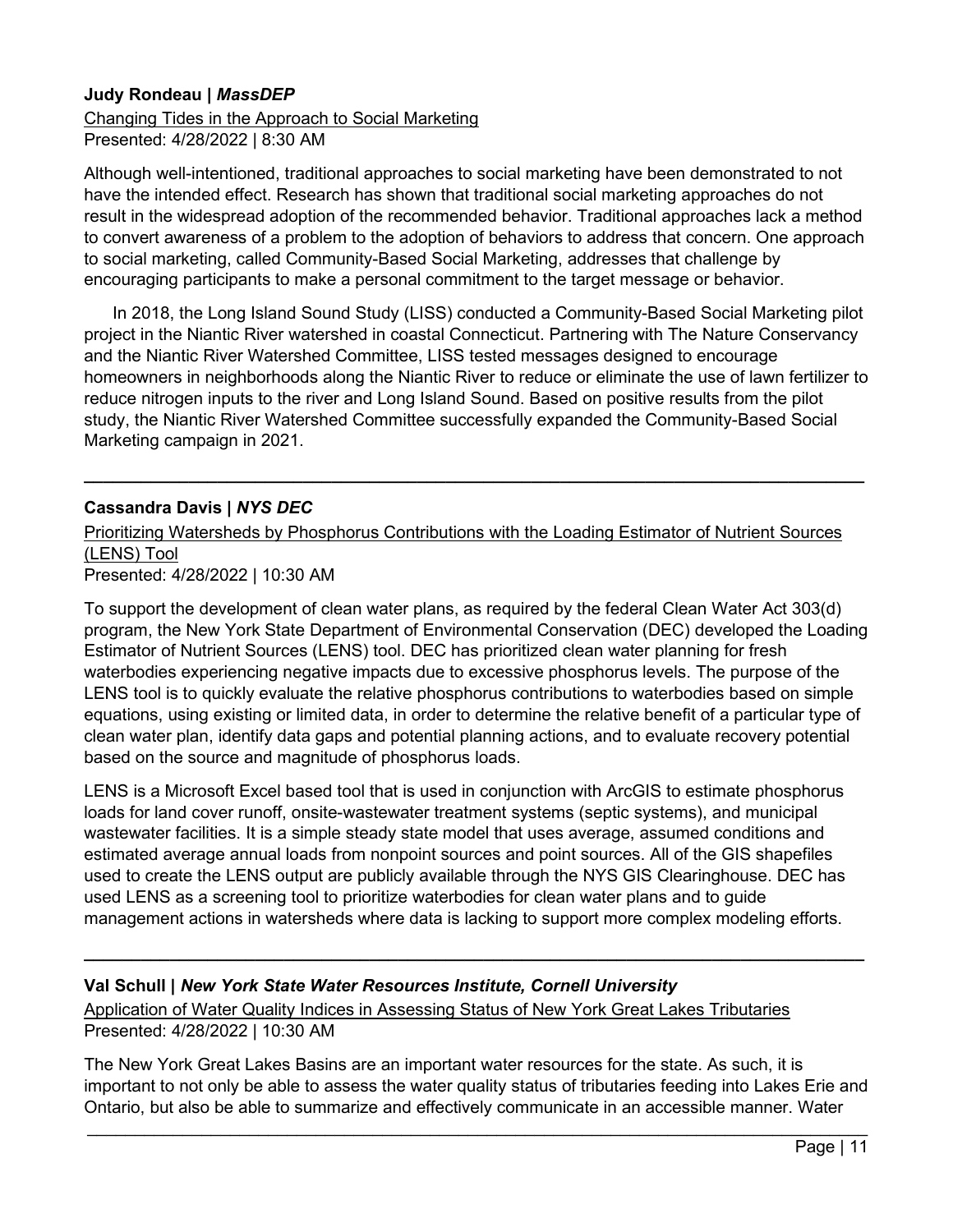quality indices (WQIs) provide a method for summarizing and communicating water quality status in a simple, scientifically-based manner. In this study, the Unweighted Multiplicative Water Quality Index (UMWQI) that integrates water quality criteria and thresholds set forth by the USEPA and state-level environmental agencies (IDEM, OEPA, MDEQ) was applied to seven New York Great Lakes Basin (two in the Lake Erie Basin and five in the Lake Ontario Basin) tributary gauge sites. Monthly average subindex values were calculated for total phosphorus (TP), soluble reactive phosphorus (SRP), total suspended solids (TSS), and water temperature (WT). Literature-based assessment of appropriateness of the subindex equations ensured the UMWQI was reflective of water quality status for the New York Great Lakes tributaries.

**\_\_\_\_\_\_\_\_\_\_\_\_\_\_\_\_\_\_\_\_\_\_\_\_\_\_\_\_\_\_\_\_\_\_\_\_\_\_\_\_\_\_\_\_\_\_\_\_\_\_\_\_\_\_\_\_\_\_\_\_\_\_\_\_\_\_\_\_\_\_\_\_\_\_\_\_\_\_\_\_\_\_**

# **Kerrie Garvey |** *Watershed Consulting Associates, LLC*

Forest Land Accounting Methodology to Estimate Sediment and Phosphorus Reductions

Presented: 4/28/2022 | 10:30 AM

Vermont is heavily forested with 75% forest cover (4.4 million acres) across the state, and due to the dominance of this land cover, forestlands account for 16% of phosphorus loading to Lake Champlain and 9.4% of loading to Lake Memphremagog. These areas will require an average reduction of 18.7% for the Lake Champlain Basin and 5% for the Lake Memphremagog Basin to meet phosphorus reduction Total Maximum Daily Load (TMDL) goals. However, assessing forestlands for proper installation of acceptable management practices (AMPs) associated with forest roads and logging activities and providing phosphorus reduction credit towards the TMDL is very challenging given the large area of forestlands, the distributed nature of forest roads, and the lack of a comprehensive dataset of forest roads and installed AMPs. The VT DEC also requires information regarding the effectiveness, design life, and performance of AMPs to credit phosphorus reductions. However, with no accounting system in place to estimate these pollutant reductions associated with forestland AMPs, targets are challenging to achieve or predict.

Watershed Consulting Associates, LLC in partnership with an interagency team of experts from the Department of Forests, Parks and Recreation (FPR), and the VT Department of Environmental Conservation (DEC), established a forestland BMP phosphorus and sediment accounting methodology focusing on forest roads and Use Value Appraisal parcels. The project included a thorough review of existing research, a survey of key experts, and advisory committee guidance. The methodology estimates phosphorus yield, hydrologic connectivity, and AMP reduction efficiency to calculate phosphorus reductions. Modeling data was generalized so the methodology can be easily utilized by forest stewards, is compatible with data collection standards, and meets the needs of the VT DEC's phosphorus tracking program. To generalize the model, more than 44,000 model runs were completed using a variety of unique combinations of input variables.

**\_\_\_\_\_\_\_\_\_\_\_\_\_\_\_\_\_\_\_\_\_\_\_\_\_\_\_\_\_\_\_\_\_\_\_\_\_\_\_\_\_\_\_\_\_\_\_\_\_\_\_\_\_\_\_\_\_\_\_\_\_\_\_\_\_\_\_\_\_\_\_\_\_\_\_\_\_\_\_\_\_\_**

## **Nate Pacheco |** *VHB*

Introducing the New England Stormwater Retrofit Manual Presented: 4/28/2022 | 10:30 AM

During this presentation we will introduce the New England Stormwater Retrofit Manual which was developed by the University of New Hampshire Stormwater Center and VHB with financial support from the Southeast New England Program (SNEP) Network and technical support of other SNEP Network partners, state agencies, and EPA Region 1. The manual provides guidance on how to approach the management of stormwater through installation of Stormwater Control Measures (SCMs) in existing or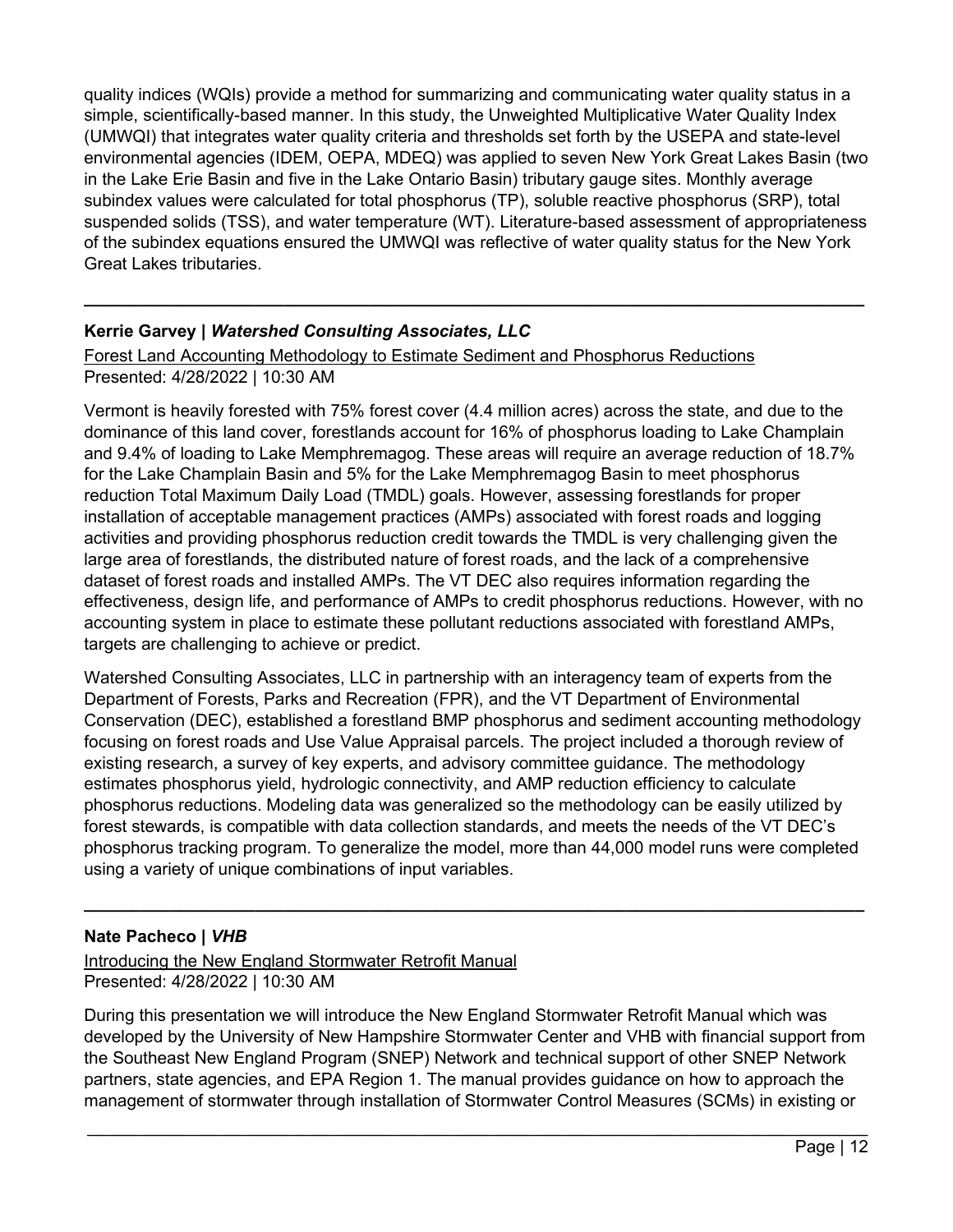reconstructed development situations (retrofits) where regulatory requirements do not dictate prescribed SCMs. The manual is meant to be used as supplemental guidance and a resource to support smart choices in site design as it relates to the mitigation of stormwater impacts from existing developed areas.

In retrofit scenarios, it is often challenging to determine the SCM best suited for the site. The manual is based on the concept that incorporating some stormwater treatment for developed sites is better than omitting all together because prescribed design standards cannot be fully met. The manual guides users to develop SCMs based on their core functional and treatment components and encourages the user to piece components together in configurations that best fit project and site-specific needs. The range of sites and scales where this guidance can be applied varies from watershed scale planning to the design of small-scale measures inserted into reconstruction projects.

The manual presents the US EPA (Environmental Protection Agency) SCM Performance Curves as a tool to quantify water quality benefit (i.e. pollutant removal credit) for a range of sizes and types of SCMs to aid in the selection process and justify the retrofit.

During this presentation we will give an overview of the manual, highlight the new way of approaching stormwater for the retrofit scenarios, and weave in real-life examples of how these approaches are being successfully implemented.

**\_\_\_\_\_\_\_\_\_\_\_\_\_\_\_\_\_\_\_\_\_\_\_\_\_\_\_\_\_\_\_\_\_\_\_\_\_\_\_\_\_\_\_\_\_\_\_\_\_\_\_\_\_\_\_\_\_\_\_\_\_\_\_\_\_\_\_\_\_\_\_\_\_\_\_\_\_\_\_\_\_\_**

#### **Robert Wildey |** *VHB*

Using in-stream biological indicators to guide BMP deployment in mountainous watersheds Presented: 4/28/2022 | 10:30 AM

Ski resorts and other development activities in mountainous watersheds can result in excess sediment loading to high-quality streams in the upper reaches of the watershed. These landscapes are generally not conducive to applying the standard suite of structural BMPs to treat runoff due to the extensive clearing and grading required to construct them in steep terrain. At a ski resort in northern New England, VHB worked with the landowner to identify locations where distributed, smaller-scale practices and non-structural BMPs could be employed to improve in-stream water quality. Annual monitoring of the aquatic biota was used to evaluate the success of this effort and identify locations where additional measures were required. Attainment of in-stream water quality standards was documented through this iterative process.

**\_\_\_\_\_\_\_\_\_\_\_\_\_\_\_\_\_\_\_\_\_\_\_\_\_\_\_\_\_\_\_\_\_\_\_\_\_\_\_\_\_\_\_\_\_\_\_\_\_\_\_\_\_\_\_\_\_\_\_\_\_\_\_\_\_\_\_\_\_\_\_\_\_\_\_\_\_\_\_\_\_\_**

#### **Emily Bird |** *Vermont Department of Environmental Conservation*

Building Vermont's Clean Water Service Provider Network to Reduce Nonpoint Source Pollution Presented: 4/28/2022 | 12:00 PM

Vermont's Clean Water Service Delivery Act restructured how Vermont administers clean water funding to build watershed/local-level capacity to meet and sustain non-regulatory/nonpoint source phosphorus reduction targets necessary to restore Lake Champlain and Lake Memphremagog. The Act established robust and long-term Clean Water Fund sources (approximately \$20 million/year) and established a formula-based grant program to allocate funds to newly established watershed-based Clean Water Service Providers. Formula funds are allocated based on non-regulatory phosphorus reduction targets- tied to Tactical Basin Plans and Total Maximum Daily Loads--and a standard cost per unit phosphorus reduced. Clean Water Service Providers will award funds to local project implementers under the direction of a Basin Water Quality Council made up of local, regional, and statewide stakeholder